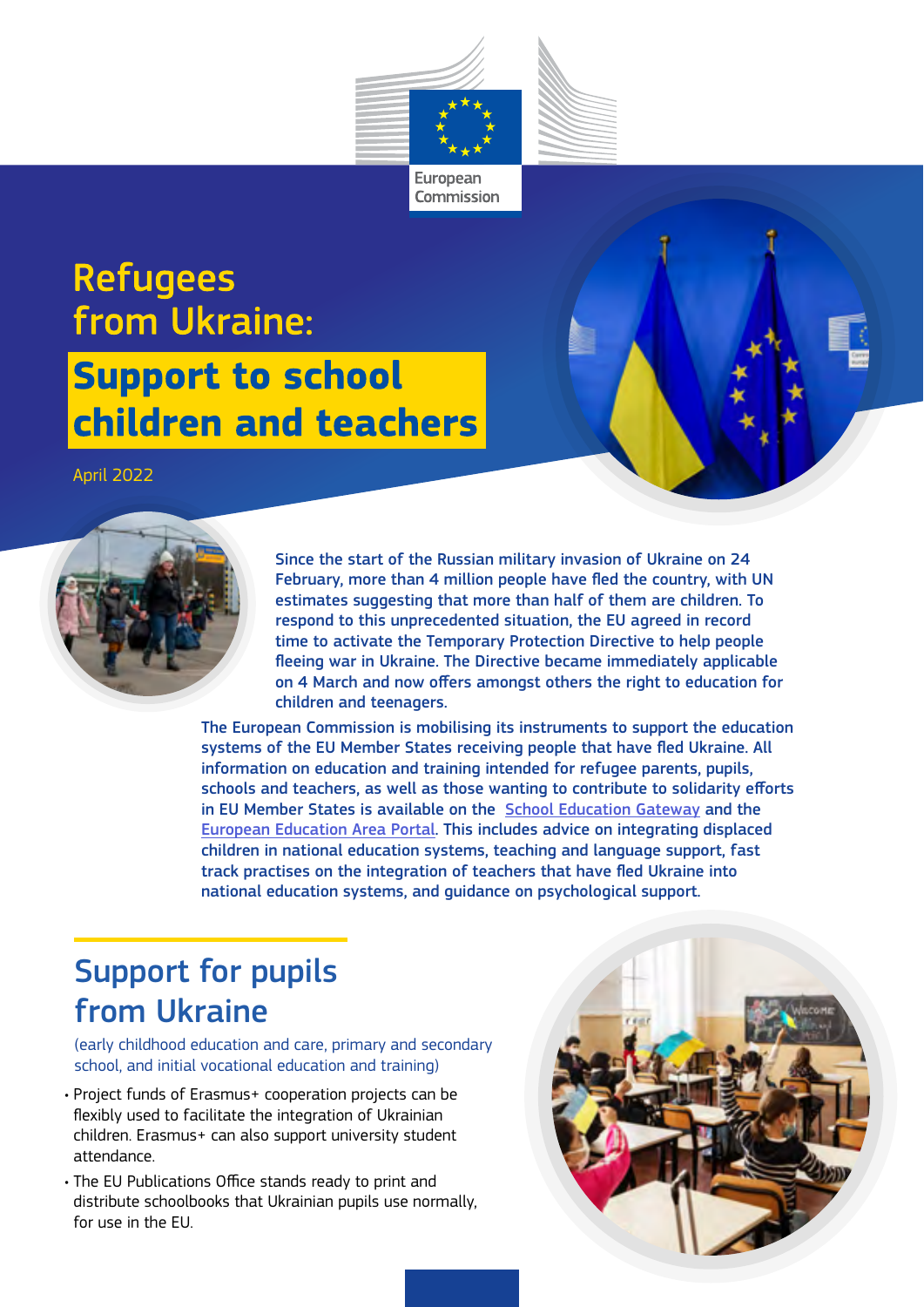## Support for teachers in EU Member States and in Ukraine

• A [dedicated section](https://www.schooleducationgateway.eu/en/pub/latest/news/education-support-ua-refugees.htm) on the School Education Gateway supports teachers with resources and professional development material, including articles, resources, tutorials and teacher online courses on topics such as integration of displaced children in European early childhood education and care and schools, inclusive and citizenship education, schools' reaction to the current crisis, history education, linguistic and cultural diversity in the classroom. The [learning and](https://www.schooleducationgateway.eu/en/pub/latest/news/online-ed-resources-ua.htm)  [teaching material in Ukrainian language](https://www.schooleducationgateway.eu/en/pub/latest/news/online-ed-resources-ua.htm), which have been made available by Ukrainian national authorities or national authorities in EU countries who dispose of pedagogical material in Ukrainian language, can also be found on the School Education Gateway.





• In th[e eTwinning online community](https://www.etwinning.net/en/pub/newsroom/highlights/-etwinning-supports-ukrainian-.htm) for educational staff from across Europe, teachers support their peers in Ukraine and/ or neighbouring countries, provide guidance and psychological support. They also specifically address pedagogical questions and teaching materials related to the integration of displaced persons in education and on how to address the war situation in the classroom. Currently, more than 3000 teachers from Ukraine are participating in eTwinning. All those who left Ukraine and have a link with a school in their host country can get full access to the eTwinning community via the host country and launch their own projects.

• Teachers and trainers that have fled Ukraine and support staff in EU Member States can be offered grants through Erasmus+, as a way to facilitate their integration and help them gain necessary skills including language skills to work within the European education systems.